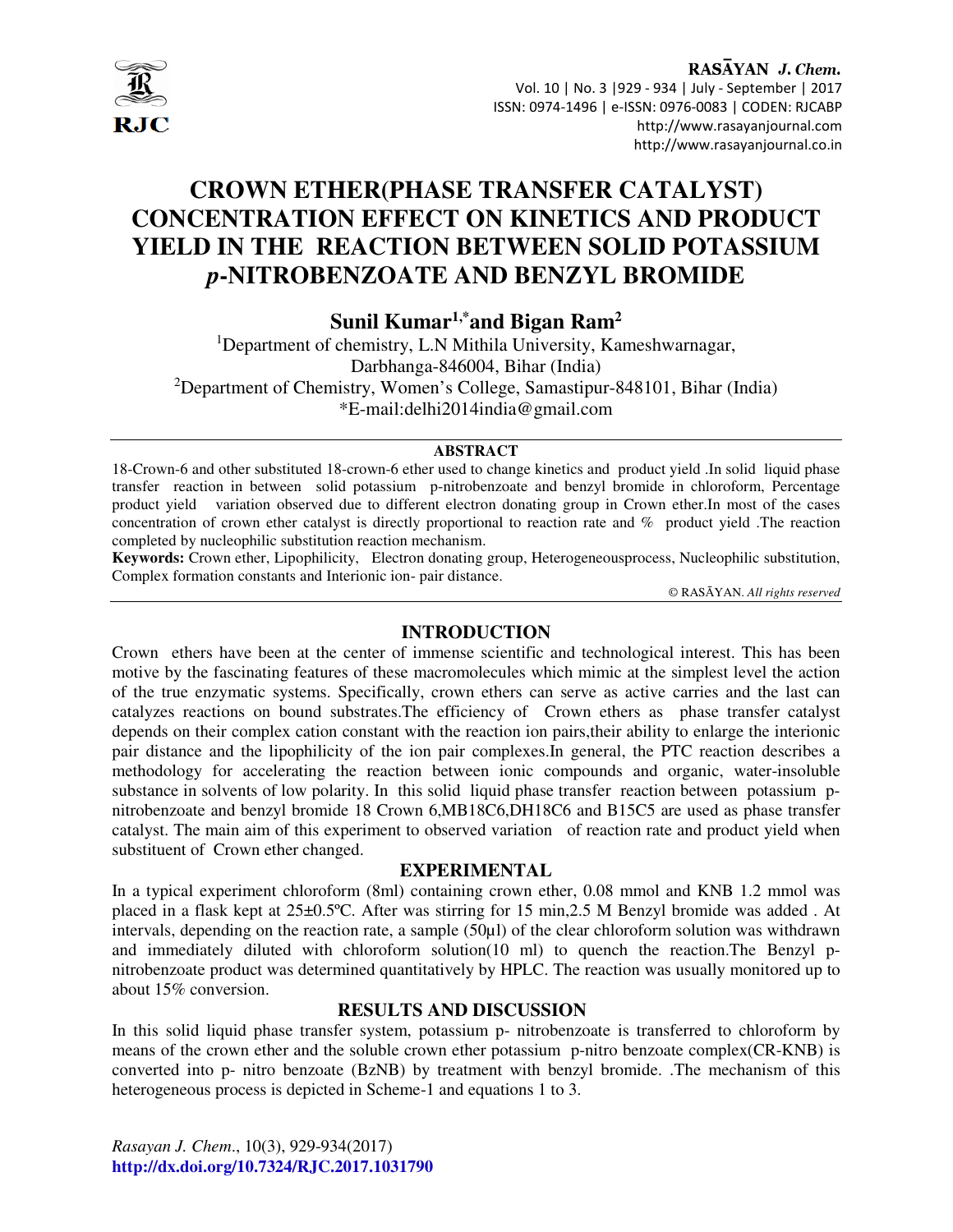

Scheme-1:The Reaction between solid Potassium *p*-nitrobenzoate and Benzyl bromide in chloroform

| $CR_{ORg}$ + KNBsolid $\Leftrightarrow$ CR-KNB <sub>org</sub> |     |
|---------------------------------------------------------------|-----|
| $CR-KNBorg+PhCH2Brorg \rightarrow PhCH2NBorg + CR - KBrorg$   | (2) |
| $CR - KBrorg \Leftrightarrow CRorg + KBR solid$               | (3) |

The following assumptions are made:

- 1. The phase transfer process (1) and (3) are much faster than the nucleophilic substitution reaction (2).
- 2. The concentration of the CR-KNB complex depends only on the initial crown ether concentration in the organic phase.
- 3. Crown ether complexation to KNB is appreciably greater than to KBr is appreciable, implying that the concentration of the CR-KNB remains essentially constant during the reaction.The rate of product formation is given by Equation-4, where K**obs**is the pseudo- first order rate constant.Integration yields equation-5.Depending on reaction conditions, benzyl bromide can undergo either  $SN_1$  and  $SN_2$  reactions; hence the rate of product formation can be expressed as Equation-6, combining (4) and (6) yields equation-7 and thus  $K_1$  and  $K_2$  can be obtained by measuring  $K_{obs}$  as a function of the Crown ether-salt complex concentration.

| $d[PhCH2NB]/dt = K[PhCH2Br] [CR-KNB] = Kobs[PhCH2Br]$                                            | (4) |
|--------------------------------------------------------------------------------------------------|-----|
| $-$ In $[PhCH_2Br]_0 - [PhCH_2NB] = Kobs + -In[PhCH_2Br]_0$                                      | (5) |
| d [PhCH <sub>2</sub> NB]dt = $K_1$ [PhCH <sub>2</sub> Br]+ $K_2$ [PhCH <sub>2</sub> Br] [CR-KNB] |     |
| $= {K_1+K_2[CR-KNB]} [PhCH_2Br]$                                                                 | (6) |
| $Kobs = K_1 + K_2 [CR-KNB]$                                                                      |     |

Phase transfer equilibrium and extent of salt transfer using conditions similar to those employed in the kinetic studies.It was found that phase transfer equilibrium can be attained within 2 min. Figure-1 shows plots of UV absorbance versus time for transfer of KNB to chloroform containing Oxydimethylenebisbenzo-15-crown-5 and dicyclohexano-18-crown-6. The time needed to reach equilibrium is not affected by the rate of stirring or a change in particle size from 100 to 150 mesh but the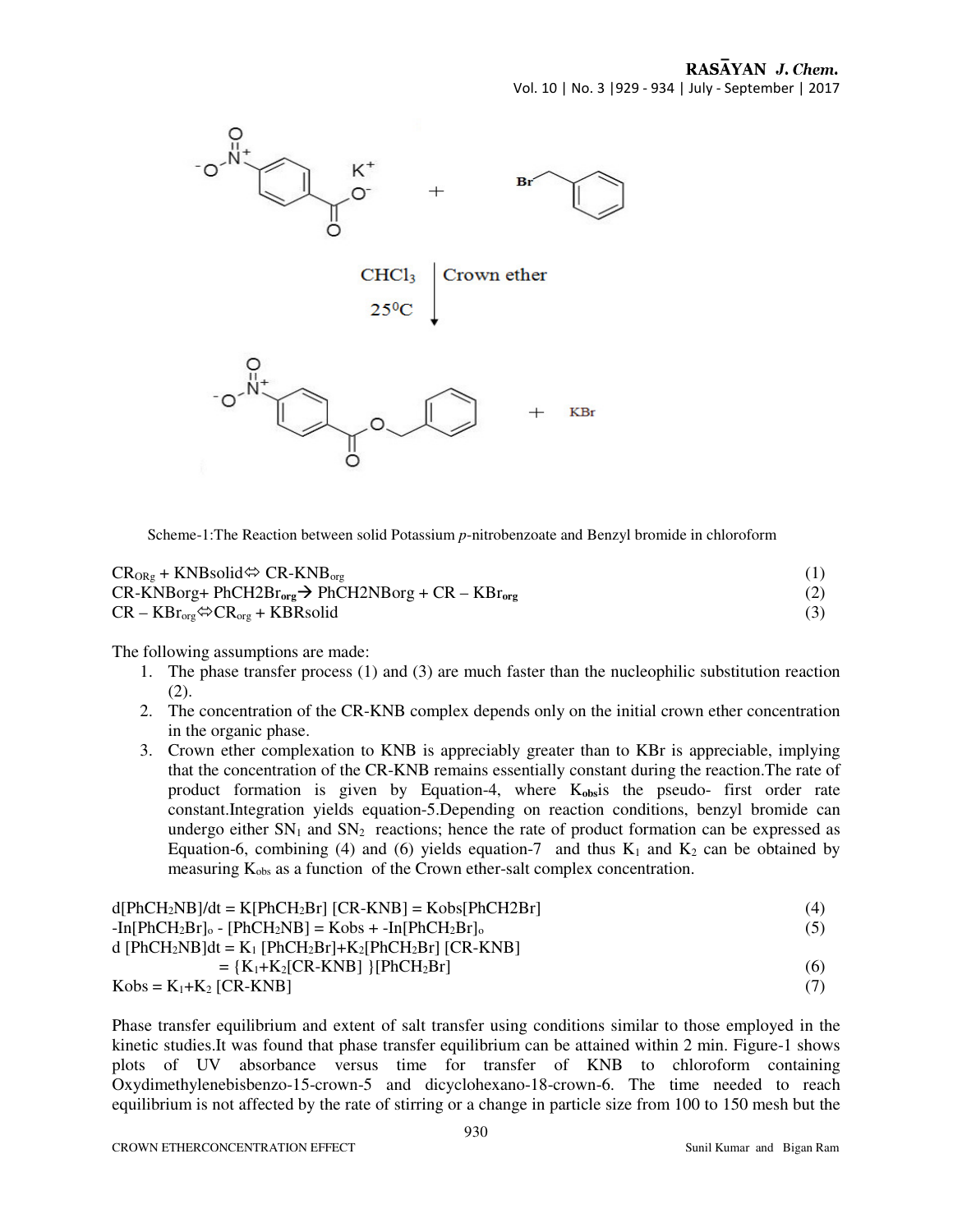use of non-ground KNB increases the equilibration time to 5 min. These results justify the previously made assumption that the phase transfer step is much faster than ester formation, the half-life of which lie between  $10^2$  and  $10^3$  min, depending on the crown ether used

The function  $[CR-KNB]/ [CR]_0$  can be used as a measure of the efficiency of a crown ether in transferring the solid KNB salt transferred into the organic phase.No detectable amount of salt is transferred in the absence of crown ether, but Table-1 shows that the above function reaches 0.95 for 18C6,MB18C6 and DH18C6 and 1.0 for bis B15C5, implying that nearly every crown ether molecule in the CHCl<sub>3</sub> solution is bound to a  $K^+$  ion. At 25 $\degree$ C a complex concentration of 0.06 M in CHCl<sub>3</sub> can be easily attained.

Since KBr is a reaction product it conceivably could compete with KNB for crown ether and consequently lower the CR-KNB concentration during the reaction. However, during the reaction, the concentration of CR-KNB was found to be constant up to at least 20% conversion of PhCH2Br.Also, addition of solid KBr in an amount equal to that produced after 20% conversion has no effect on the concentration of CR-KNB.Apparently, the reaction product CR-KBr decomposes into solid KBr and free crown ether, the latter solubilizing solid KNB to maintain a constant CR-KBN concentration. The different behavior of KBr and KNB depends on such factors as the crystal lattice energy of the salt and the complex formation constants of the crown ether with the two salts.

Plots of In[PhCH<sub>2</sub>Br]<sub>o</sub> - [PhCH<sub>2</sub>NB] versus reaction time for bis B15C5-catalyzed reaction of solid KNB with PhCH<sub>2</sub>Br at various crown ether concentrations are shown in Fig.-2. The observed pseudo first order rate constants, K<sub>obs</sub> calculated from the least squares straight lines are listed in Table-3 together with other reaction variables. It was ascertained that no reaction occurs in the absence of Crown ether.

Figure-3 depicts plots of Kobs versus the complexed salt concentration (Cr-KNB).All crown ethers show linear relations with intercepts very close to zero. The intercepts, representing K1 for benzyl bromide in CHCl<sub>3</sub> at 25<sup>o</sup>C(equation-7), are less than  $10^{-6}$  min<sup>-1</sup>. Small SN<sub>1</sub> rate constants are expected since in a low polarity solvent such as chloroform the  $SN_1$  pathway is insignificant. The same reaction gave  $K1=10^{-5}$ min<sup>-1</sup> in the more polar solvent dichloromethane.



Fig.-1: Plots of the absorbance of the crown ether-potassium p-nitrobenzoate complex versus stirring time in solid CHCl<sub>3</sub> phase-transfer process at 25°C: A,[bisB15C5]=5.0x10-3M at  $\Lambda$  max.280;[DH18C6]=5.0x10<sup>-3</sup>M at  $\Lambda$  max 272 nm; cell length=1.0 cm(the sample was diluted 200 times before UV measurement)

The  $SN_2$  rate constants calculated from the slopes the plot of Fig.-3is listed in Table -2. The K2 values in the presence of 18Crown6, MB18 C6,DH18C6 differ by not more than a factor of 1.5, but the K2 values in the presence of bis B15C5 are about ten times larger.

The much higher K2 value with bis B15C5 is most likely caused by the larger  $CO_2$ ---K<sup>+</sup> interionic distance in its complex with the bis-crown ether.At the concentrations employed in these studies, the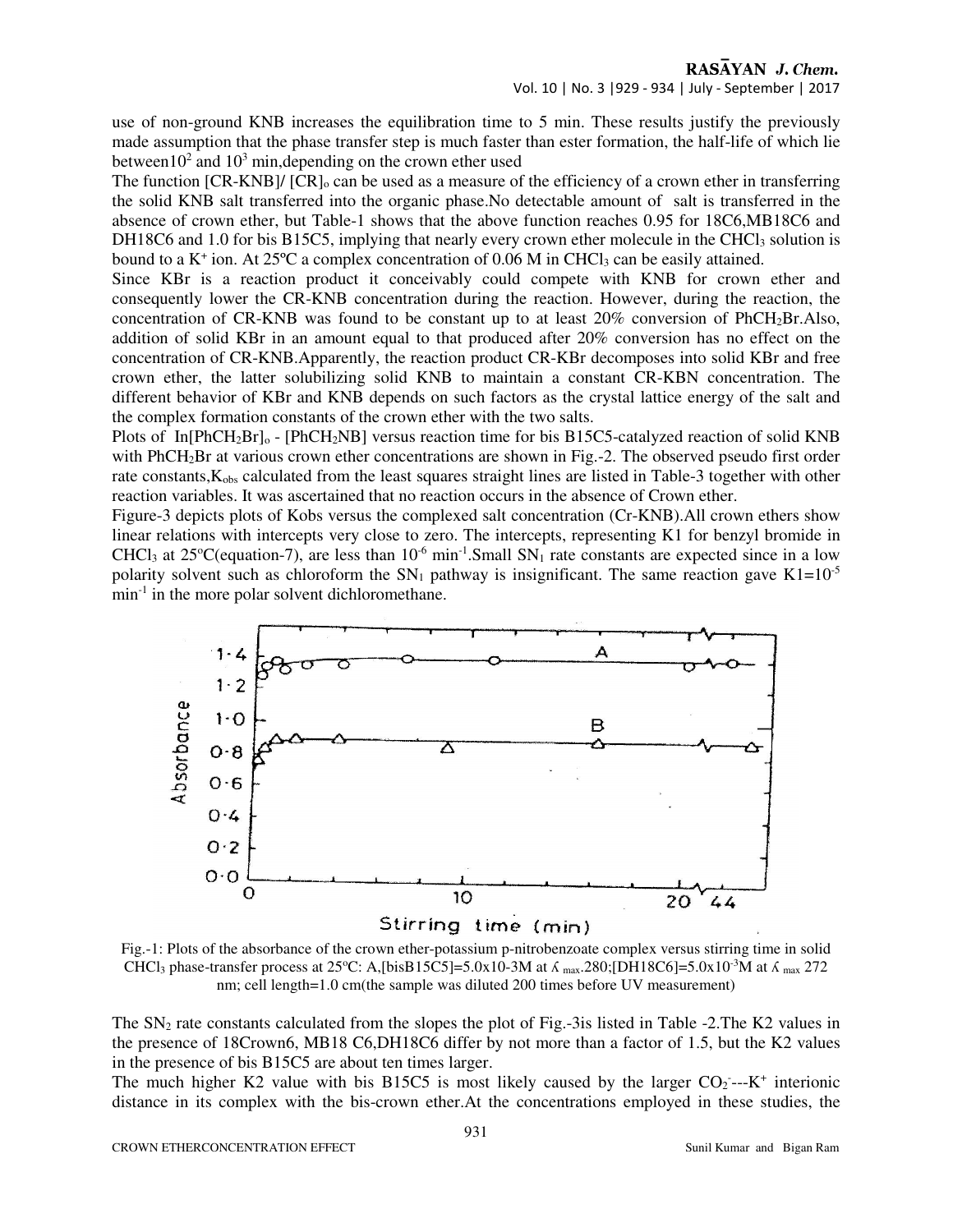## RASAYAN J. Chem. Vol. 10 | No. 3 |929 - 934 | July - September | 2017

crown ether-salt complex in CHCl3 is undoubtedly an ion pair.Moreover,the concentration of the crown ether-ion pair complex indicates that the reaction proceeds via the ion pairs and that no reactive free ions are involved.Studies have shown that the interionic ion- pair distance in a crown ether ion pair complex is sensitive to the structure of the crown ether and the types of cation and anion composing the ion pair. In systems where 1:1 crown ether-cation complexes tight ions pairs are frequently observed in less polar media like CHCl3 or diethyl ether,especially for less delocalized anions.The interionic ion pair distance in the complexes appears to increase in the order  $18C6 \sim MB18C6 \ll DB18C6 \ll bisB15C5$ . This change corresponds with the increase in K2 found for these crown ether (Fig.-2 and 3).



Fig.-2:Plots of ln[PhCH<sub>2</sub>Br]<sub>o</sub>-[PhCH<sub>2</sub>NB] versus reaction time for the solid –CHCl<sub>3</sub> phase transfer reaction between potassium p-nitrobenzoate and benzyl bromide catalysed by oxymethylenebisbenzo-15-crown-5 at 25°C : a,  $[CR]_0 = 1.3x10^{-3}$  M; b,  $[CR]_0 = 3.0 x10^{-3}$  M; c,  $[CR]_0 = 5.0x10^{-3}$  M; d,  $[CR]_0 = 1.2x10^{-2}$  M; e,  $[CR]_0 = 1.5x10^{-2}$  M.

| S. No. | Name of crown ether      | Fraction of crown ether complexed | Concentration range of crown      |
|--------|--------------------------|-----------------------------------|-----------------------------------|
|        |                          | to crown ether                    | ether $10^2$ [Cr] <sub>o</sub> /M |
| 01     | 18-Crown-6               | 0.95                              | $0.50 - 5.0$                      |
| 02     | 4-Methylbenzo18-Crown-6  | 0.95                              | $0.60 - 5.0$                      |
| 03     | Dicyclohexano 18-Crown-6 | 0.95                              | $0.5 - 6.0$                       |
| 04     | Oxymethylenebisbenzo 15- |                                   | $0.13 - 2.3$                      |

Table-1: Efficiency of transfer of solid potassium p-nitrobenzoate into chloroform by crown ethers at 25°C

Table-2: Second order rate constants  $(K_2)$  for the reaction between potassium p-nitrobenzoate and benzyl bromide catalyzed by crown ethers in CHCl<sub>3</sub> at  $25^{\circ}$ C

| S.No. | Name of crown | $10^2$ k <sub>2</sub> /1 mol <sup>-1</sup> min <sup>-1</sup> | Range of crown ether concentration( $10^2$ [CR]/M) |  |
|-------|---------------|--------------------------------------------------------------|----------------------------------------------------|--|
|       | ether         |                                                              |                                                    |  |
| 01    | 18C6          | 1.30                                                         | $0.50 - 5.00$                                      |  |
| 02    | <b>MB18C6</b> | 1.13                                                         | $0.60 - 5.00$                                      |  |
| 03    | DH18C6        | 1.84                                                         | $0.50 - 6.00$                                      |  |
| 04    | BisB15C5      | 9.66                                                         | $0.13 - 2.25$                                      |  |
| 05    | Mb15C5        | 0.14                                                         | 1.00-7.00                                          |  |

Crown-5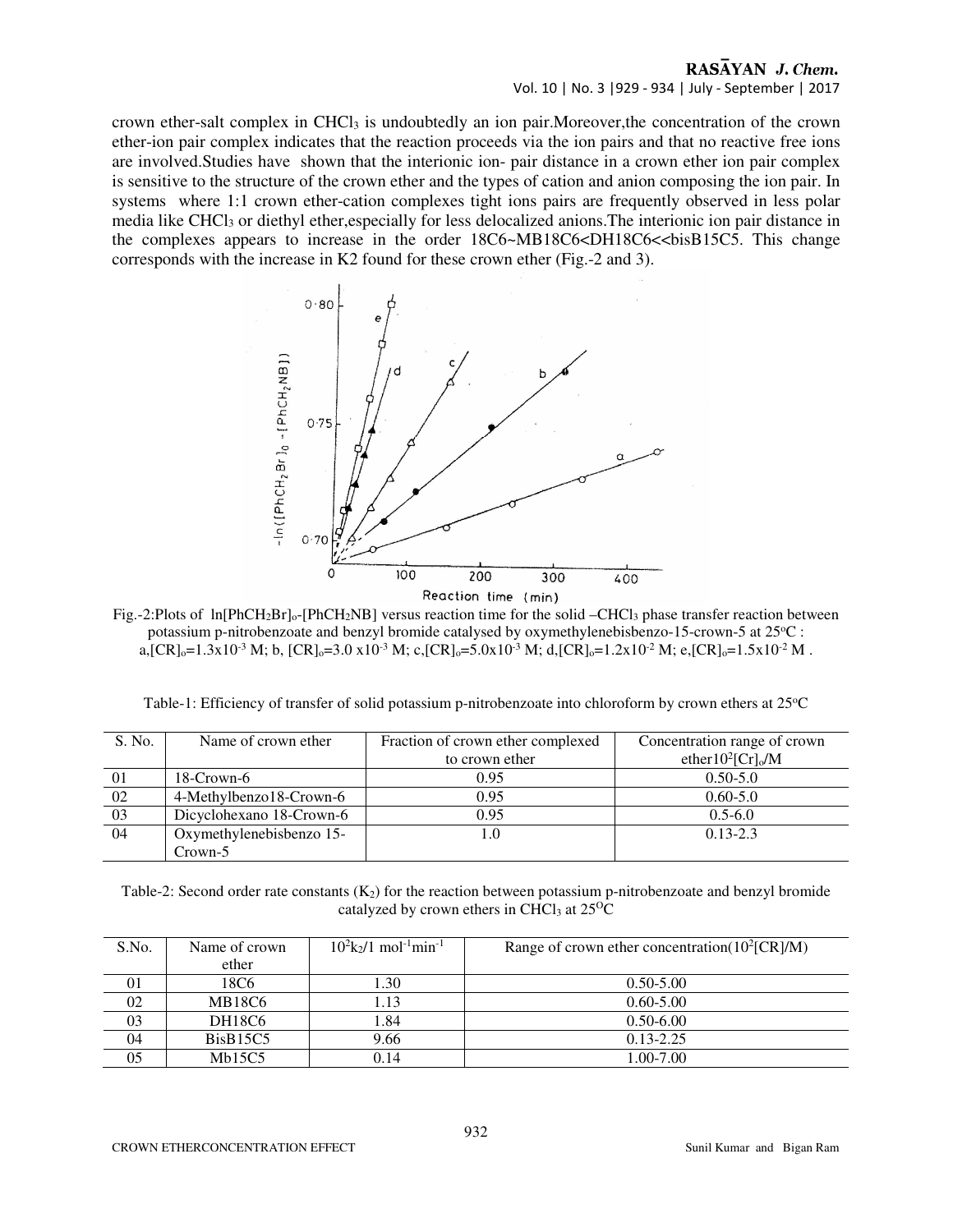

Fig.-3:Plots of Kobs versus[ CR-KNB] in the solid CHCl3 phase transfer reactions catalysed by various crown ethers at 25°C:A,18C6,B MB18C6,C,DH18C6,D,BISB15C5.

| Table-3: Pseudo-first-order rate constants, $K_{obs}$ for the reaction between potassium p-nitrobenzoate and benzyl |
|---------------------------------------------------------------------------------------------------------------------|
| bromide in a solid-CHCl <sub>3</sub> phase transfer system catalyzed by various crown ethers at 25 <sup>o</sup> C   |

| Crown ether      | $10^2$ [CR] <sub>o</sub> | $[PhCh2Br]_o$ | Wt, KNB | $10^2$ [CR-KNB] <sub>o</sub> | $10^4$ K <sub>obs</sub> | Conversion |
|------------------|--------------------------|---------------|---------|------------------------------|-------------------------|------------|
|                  | M                        | M             | g       | M                            | $\mbox{MIN}^{-1}$       | $(\%)$     |
|                  | 0.48                     | 0.481         | 0.15    | 0.46                         | 0.69                    | 0.9        |
|                  | 1.00                     | 0.506         | 0.15    | 0.95                         | 1.24                    | 4.5        |
| 18C6             | 3.00                     | 0.253         | 0.10    | 2.85                         | 3.63                    | 5.7        |
|                  | 5.00                     | 0.252         | 0.20    | 4.75                         | 6.17                    | 6.0        |
|                  | 1.00                     | 0.503         | 0.20    | 0.95                         | 0.98                    | 3.6        |
|                  | 2.00                     | 0.503         | 0.20    | 1.92                         | 1.92                    | 6.3        |
| <b>MB18C6</b>    | 3.00                     | 0.503         | 0.25    | 2.88                         | 3.09                    | 9.7        |
|                  | 4.00                     | 0.503         | 0.25    | 3.80                         | 4.72                    | 11.0       |
|                  | 0.50                     | 0.500         | 0.25    | 0.48                         | 1.08                    | 3.8        |
|                  | 1.00                     | 0.500         | 0.25    | 0.95                         | 2.19                    | 10.8       |
|                  | 2.00                     | 0.500         | 0.25    | 1.90                         | 4.25                    | 16.4       |
|                  | 2.52                     | 0.490         | 1.00    | 2.39                         | 5.23                    | 15.0       |
| <b>DH18C6</b>    | 3.50                     | 0.500         | 0.25    | 3.80                         | 6.87                    | 10.6       |
|                  | 4.00                     | 9.500         | 0.25    | 3.80                         | 7.45                    | 7.6        |
|                  | 4.50                     | 0.500         | 0.25    | 4.28                         | 8.49                    | 10.9       |
|                  | 5.00                     | 0.500         | 0.25    | 4.75                         | 9.83                    | 16.8       |
|                  | 6.00                     | 0.500         | 0.25    | 5.70                         | 10.8                    | 17.0       |
|                  | 0.13                     | 0.501         | 0.25    | 0.13                         | 1.16                    | 4.8        |
| <b>Bis B15C5</b> | 0.30                     | 0.501         | 0.25    | 0.30                         | 2.85                    | 10.1       |
|                  | 0.50                     | 0.501         | 0.25    | 0.50                         | 5.38                    | 7.5        |
|                  | 0.80                     | 0.501         | 0.25    | 0.80                         | 7.28                    | 5.0        |
|                  | 1.20                     | 0.501         | 0.25    | 1.20                         | 11.1                    | 5.5        |
|                  | 1.35                     | 0.501         | 0.25    | 1.35                         | 13.5                    | 9.5        |
|                  | 1.50                     | 0.501         | 0.25    | 1.50                         | 15.8                    | 10.4       |
|                  | 1.80                     | 0.501         | 0.25    | 1.80                         | 17.5                    | 8.3        |
|                  | 2.20                     | 0.248         | 0.25    | 2.25                         | 20.4                    | 9.6        |